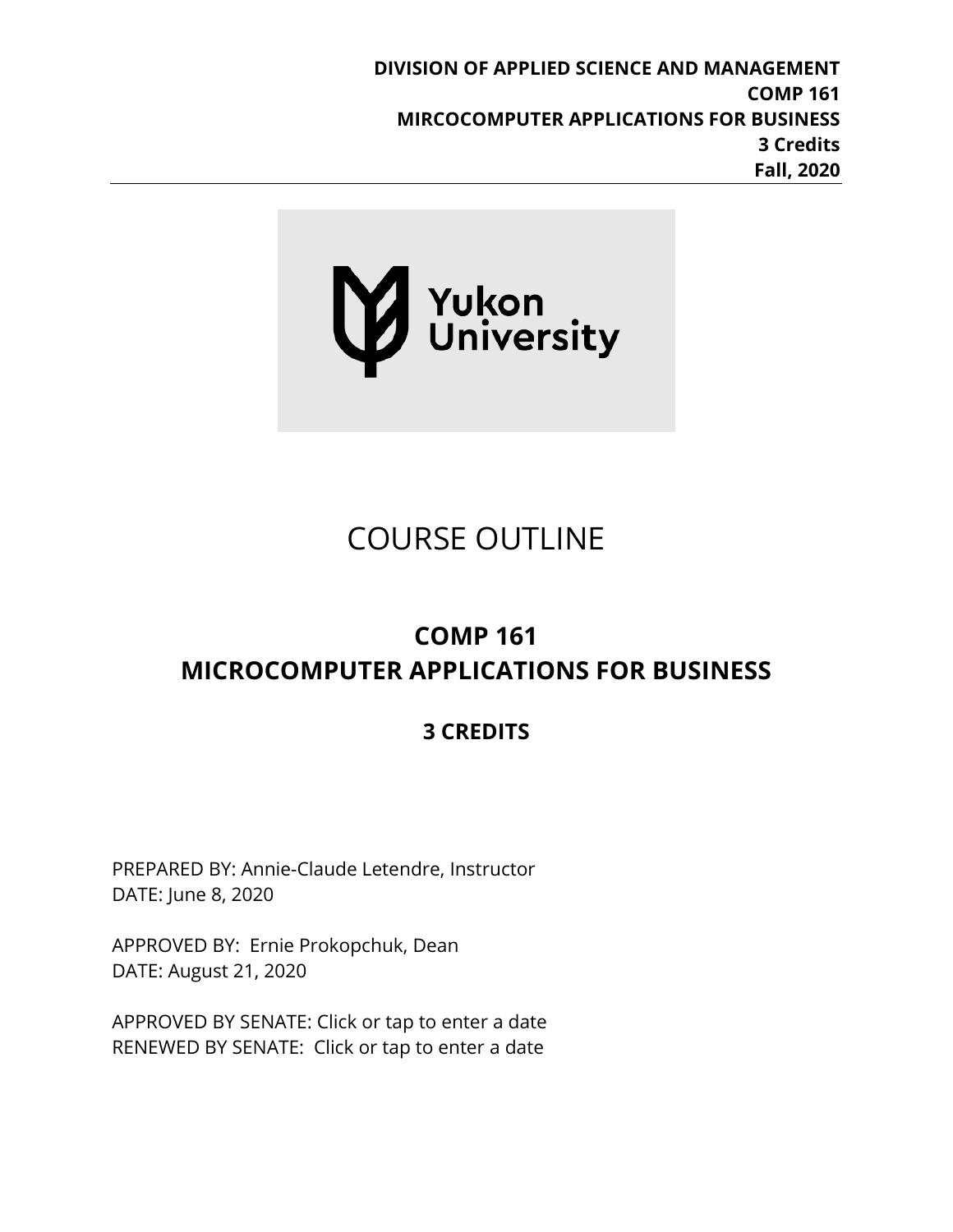**DIVISION OF APPLIED SCIENCE AND MANAGEMENT COMP 161 MIRCOCOMPUTER APPLICATIONS FOR BUSINESS 3 Credits Fall, 2020**





This work is licensed under the Creative Commons Attribution-NonCommercial-ShareAlike 4.0 International License. To view a copy of this license, visit http://creativecommons.org/licenses/by-nc-sa/4.0/.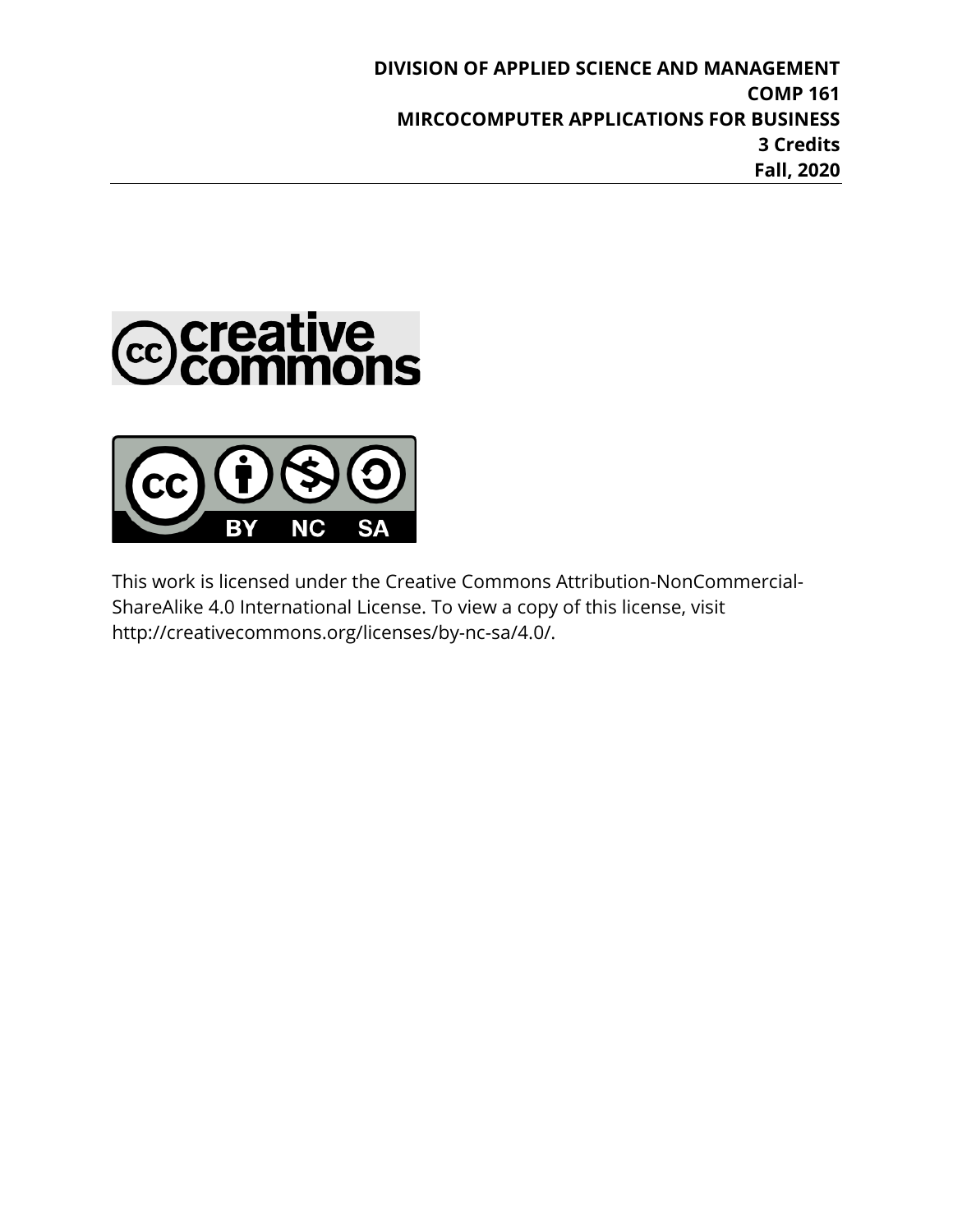# **MICROCOMPUTER APPLICATIONS FOR BUSINESS**

| <b>INSTRUCTOR: Annie-Claude Letendre</b> | <b>OFFICE HOURS: tbd</b>             |
|------------------------------------------|--------------------------------------|
| <b>OFFICE LOCATION: A2208</b>            | <b>CLASSROOM: online</b>             |
| E-MAIL: aletendre@yukonu.ca              | TIME: T, TH 1:00-2:25 PM             |
| <b>TELEPHONE: 867 456-6984</b>           | DATES: Sept. $1^{st}$ – Dec $8^{th}$ |

#### **COURSE DESCRIPTION**

The goal of COMP 161 is for students to become independent and effective computer application users, in both their current studies and future careers. The course will provide students with hands-on interaction with common applications for analysis and problem-solving. It is not a training course in specific software. Students will have practical knowledge of common business situations in a multination's context in which computer applications are used. The course is intended to provide students with a foundation for further independent learning.

#### **PREREQUISITES**

Students are required to have a working ability with Windows, good keyboarding and mouse skills, grammar and spelling skills along with good skills in problem-solving mathematics. Video tutorial information will be available in the Learning Commons for students to work through on a self-study basis outside of class time to familiarize themselves with the basics of the software application programs used in class. (Note that students are expected to have those abilities in mathematics normally indicated by a minimum grade of 75% in Grade 11 math or 75% in MATH 050 prior to entering the course).

# **RELATED COURSE REQUIREMENTS**

Windows computer required with Microsoft Office 2016 installed.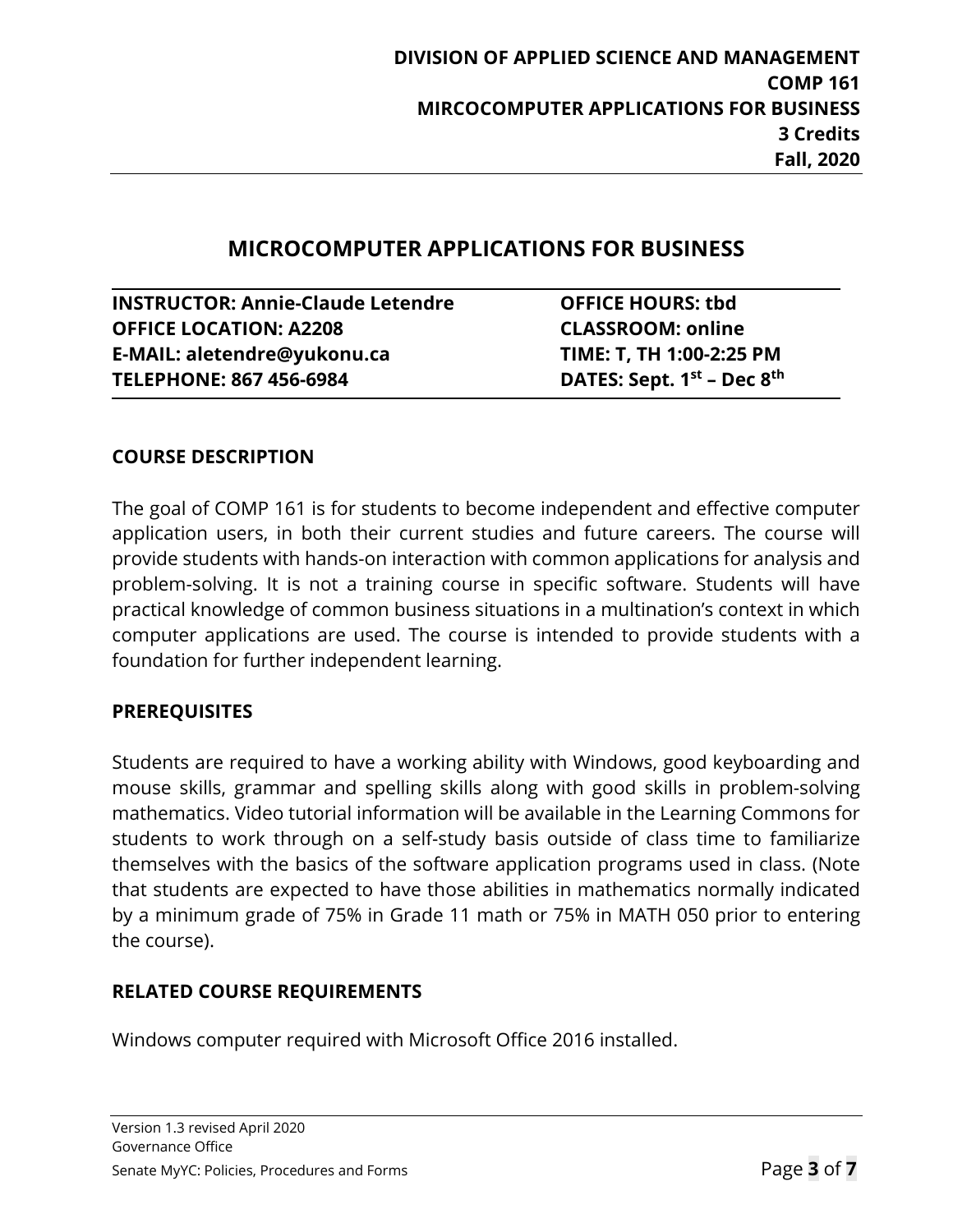# **EQUIVALENCY OR TRANSFERABILITY**

Transferability will be determined by the receiving institution.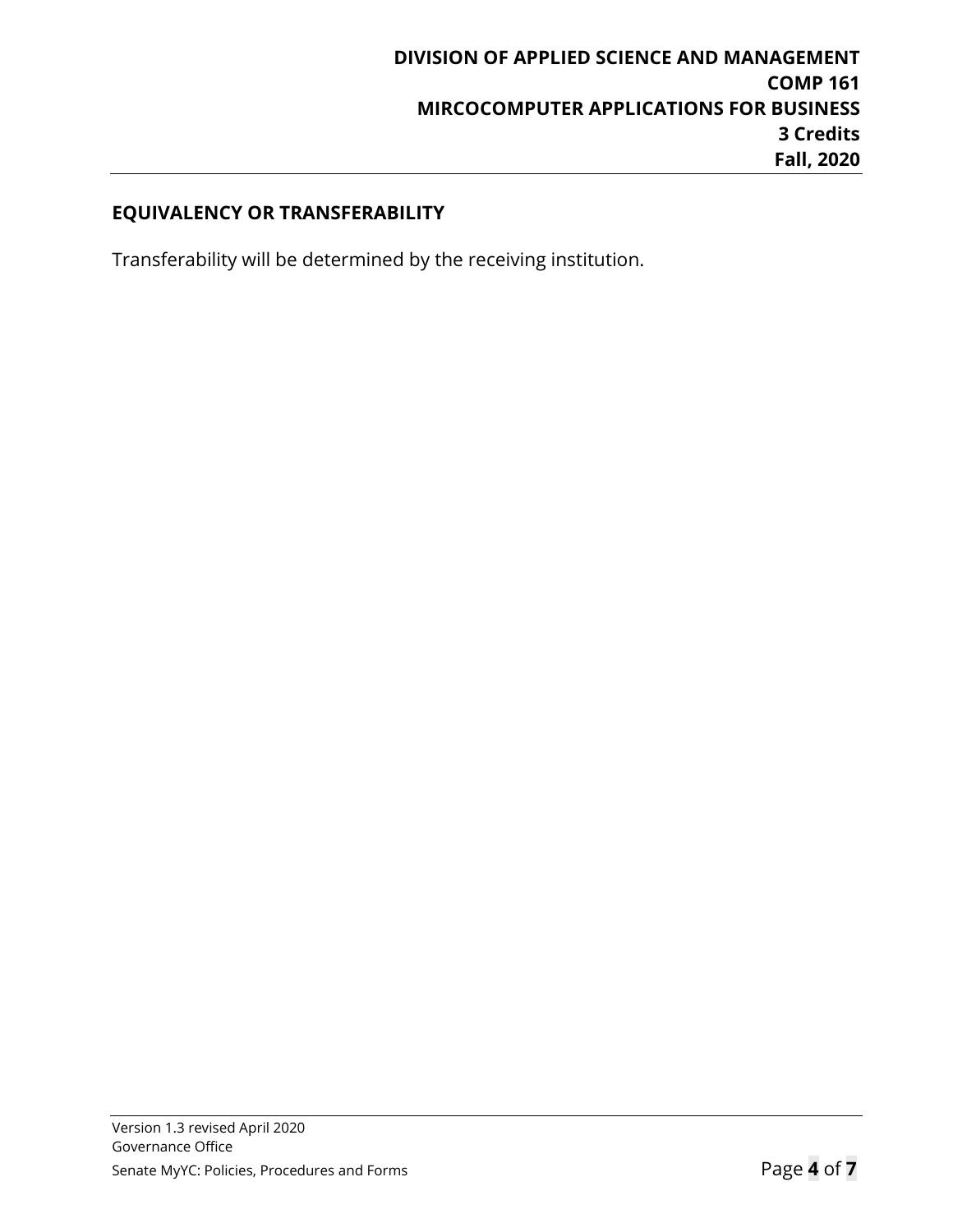### **LEARNING OUTCOMES**

*Upon successful completion of the course, students will be able to:*

- Create business correspondence (letters, proposals and reports) effectively using templates, styles and mail merge.
- Create appropriate charts to properly represent the analysis of business data.
- Apply the elements of a good business presentation using appropriate computer applications.
- Create a basic web page for a business using generally accepted web design guidelines.
- Demonstrate the ability to work in a team environment sharing individual knowledge of computer applications.

#### **COURSE FORMAT**

This course will be a total of 45 hours. Classes will include lectures and some online learning on Moodle.

#### **ASSESSMENTS:**

#### **Attendance & Participation**

Students are expected to attend regularly, complete all assignments, come to class ready and prepared to learn, and participate actively in class activities.

#### **Assignments**

There will be 4 assignments based on material learned.

A minimum of 50% is required to pass this course.

**Late assignments will lose 10% per day penalty for each of the first three days. The due date is considered Day 1. No assignment will be marked after the threeday penalty period.**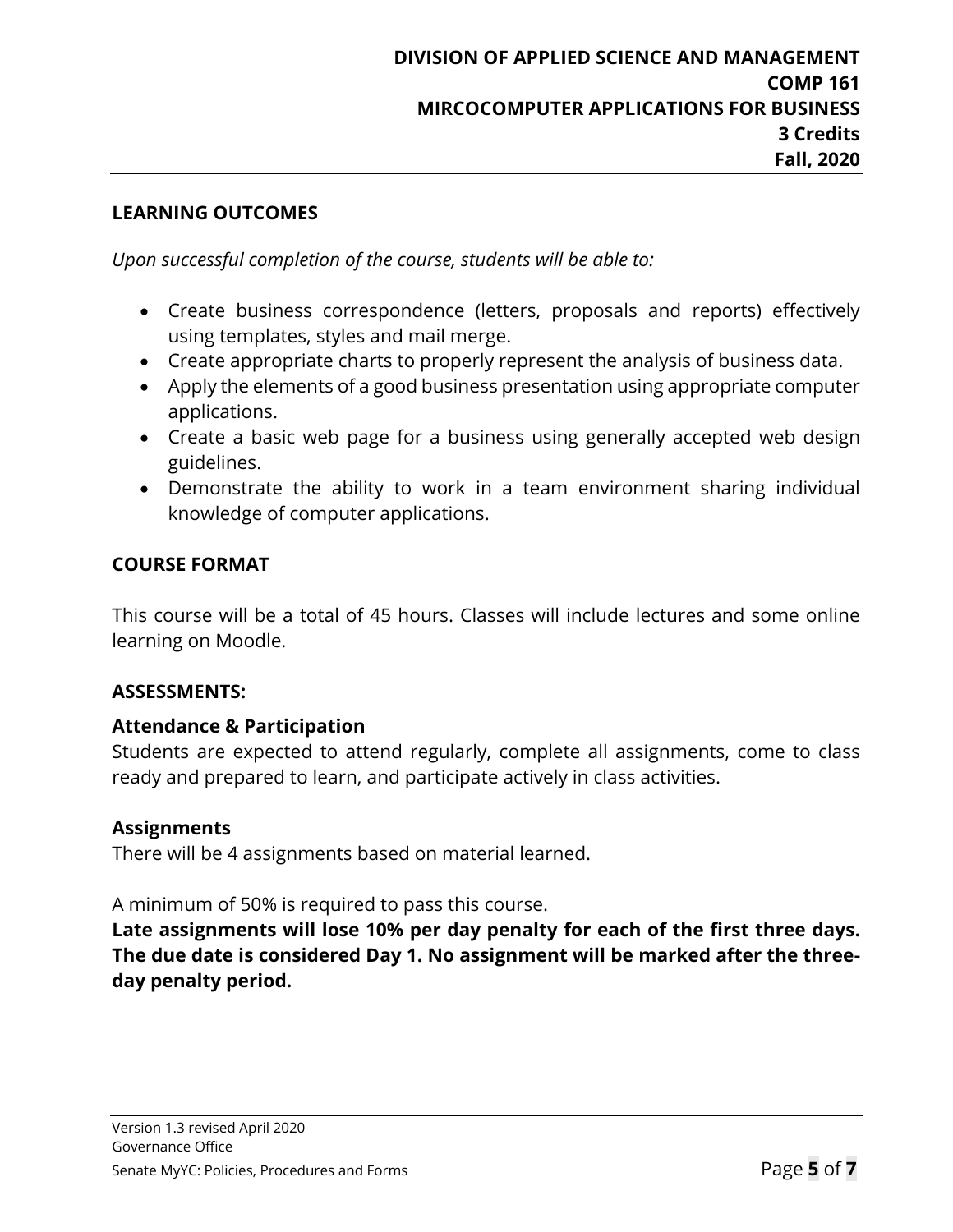# **EVALUATION:**

| Assignment 1 | 20%  |
|--------------|------|
| Assignment 2 | 30%  |
| Assignment 3 | 30%  |
| Assignment 4 | 20%  |
| Total        | 100% |

# **REQUIRED TEXTBOOKS AND MATERIAL**

Shelly Cashman Series: Microsoft Office 365 OFFICE 2016 (Intermediate). Boston, MA: Cengage Learning. ISBN 9781337496919.

# **ACADEMIC AND STUDENT CONDUCT**

Information on academic standing and student rights and responsibilities can be found in the current Academic Regulations that are posted on the Student Services/ Admissions & Registration web page.

# **PLAGIARISM**

Plagiarism is a serious academic offence. Plagiarism occurs when a student submits work for credit that includes the words, ideas, or data of others, without citing the source from which the material is taken. Plagiarism can be the deliberate use of a whole piece of work, but more frequently it occurs when students fail to acknowledge and document sources from which they have taken material according to an accepted manuscript style (e.g., APA, CSE, MLA, etc.). Students may use sources which are public domain or licensed under Creative Commons; however, academic documentation standards must still be followed. Except with explicit permission of the instructor, resubmitting work which has previously received credit is also considered plagiarism. Students who plagiarize material for assignments will receive a mark of zero (F) on the assignment and may fail the course. Plagiarism may also result in dismissal from a program of study or the University.

# **YUKON FIRST NATIONS CORE COMPETENCY**

Yukon University recognizes that a greater understanding and awareness of Yukon First